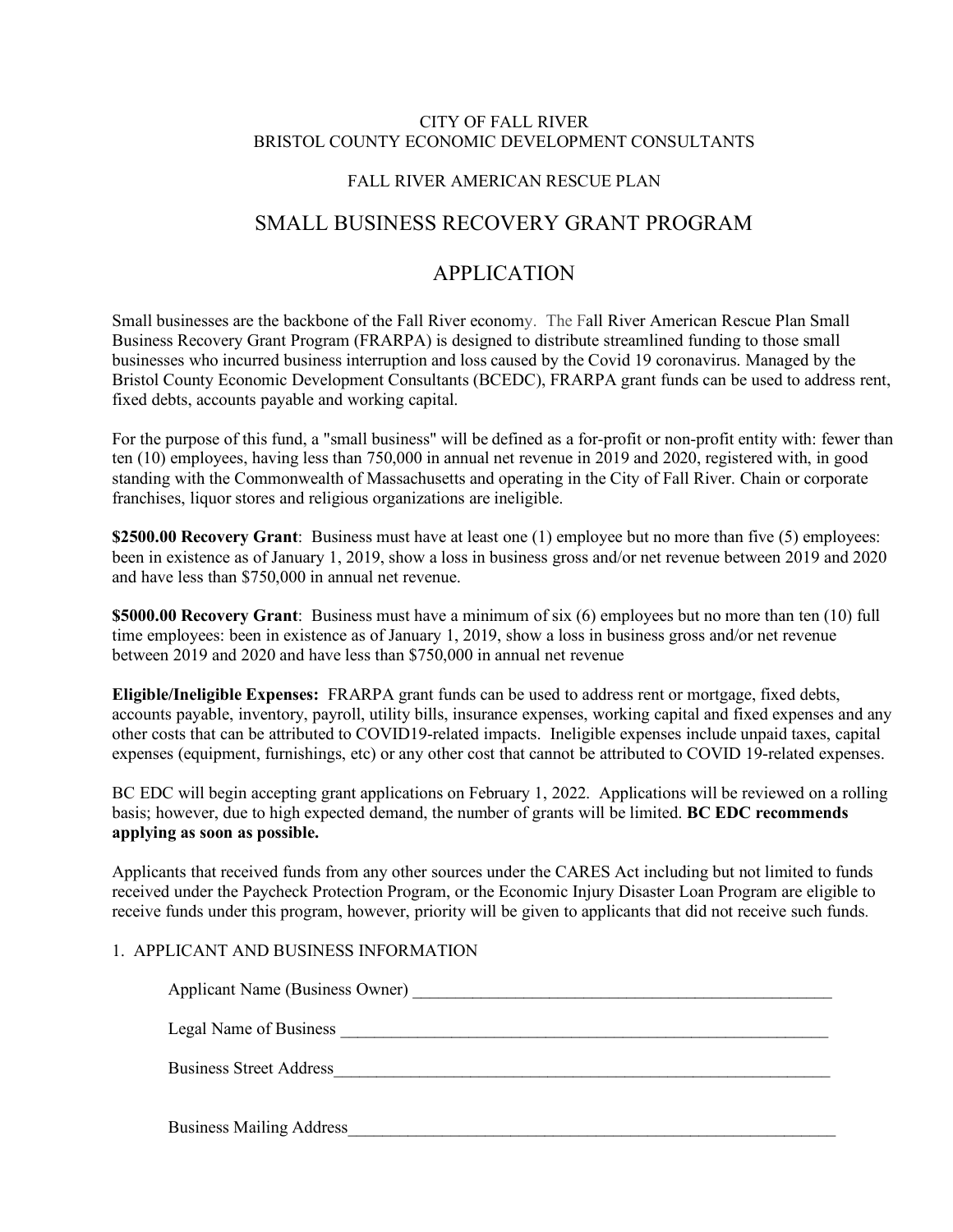| WebSite                                                                                                                                                 |                       |
|---------------------------------------------------------------------------------------------------------------------------------------------------------|-----------------------|
|                                                                                                                                                         |                       |
| What is the legal entity of your business?<br>Corporation<br>LLC<br>Home Based<br>Sole Proprietorship<br>Other                                          |                       |
| Do you own 100% of your business?                                                                                                                       |                       |
| $\gamma_{\rm es}$<br>No. If No, what percentage? $\frac{1}{\sqrt{1-\frac{1}{2}}}\left\lfloor \frac{1}{2} \right\rfloor$                                 |                       |
| AV hat is your Business type? Check all that apply:<br>Home Based<br>Personal Services;<br>Retail;<br>Food/Restaurant;<br>Other;                        |                       |
| <b>Expur business owned?</b><br>Minority Owned<br>Women Owned<br>Veteran Owned                                                                          |                       |
| perpur business is a non-profit, what is the nonprofit structure?<br>501(c)(8)<br>501 $(c)(3)$<br>501(c)(6)<br>501(c)(4)<br>501(c)(7)<br>Other:         |                       |
| Number of Employees before March 1, 2020                                                                                                                | Full Time: Part Time: |
| Number of Employees as of December 30, 2021:                                                                                                            | Full Time: Part Time: |
| Note: Two Part Time Employees Count as one Full Time Employee; Independent Contractors do not<br>count as Employees                                     |                       |
| Are you or your business currently subject to any lawsuits or legal proceedings?                                                                        | Yes<br>No             |
| Do you have any past due tax liabilities or tax liens (not as a result of the Covid 19?)                                                                | Yes<br>No             |
|                                                                                                                                                         |                       |
| Have you receive any Federal, State of local financial assistance during Covid 19?<br>If Yes, Name of program, date and amount of financial assistance. | Yes<br>No             |

 $\mathcal{L}_\text{max}$  and  $\mathcal{L}_\text{max}$  and  $\mathcal{L}_\text{max}$  and  $\mathcal{L}_\text{max}$  and  $\mathcal{L}_\text{max}$  and  $\mathcal{L}_\text{max}$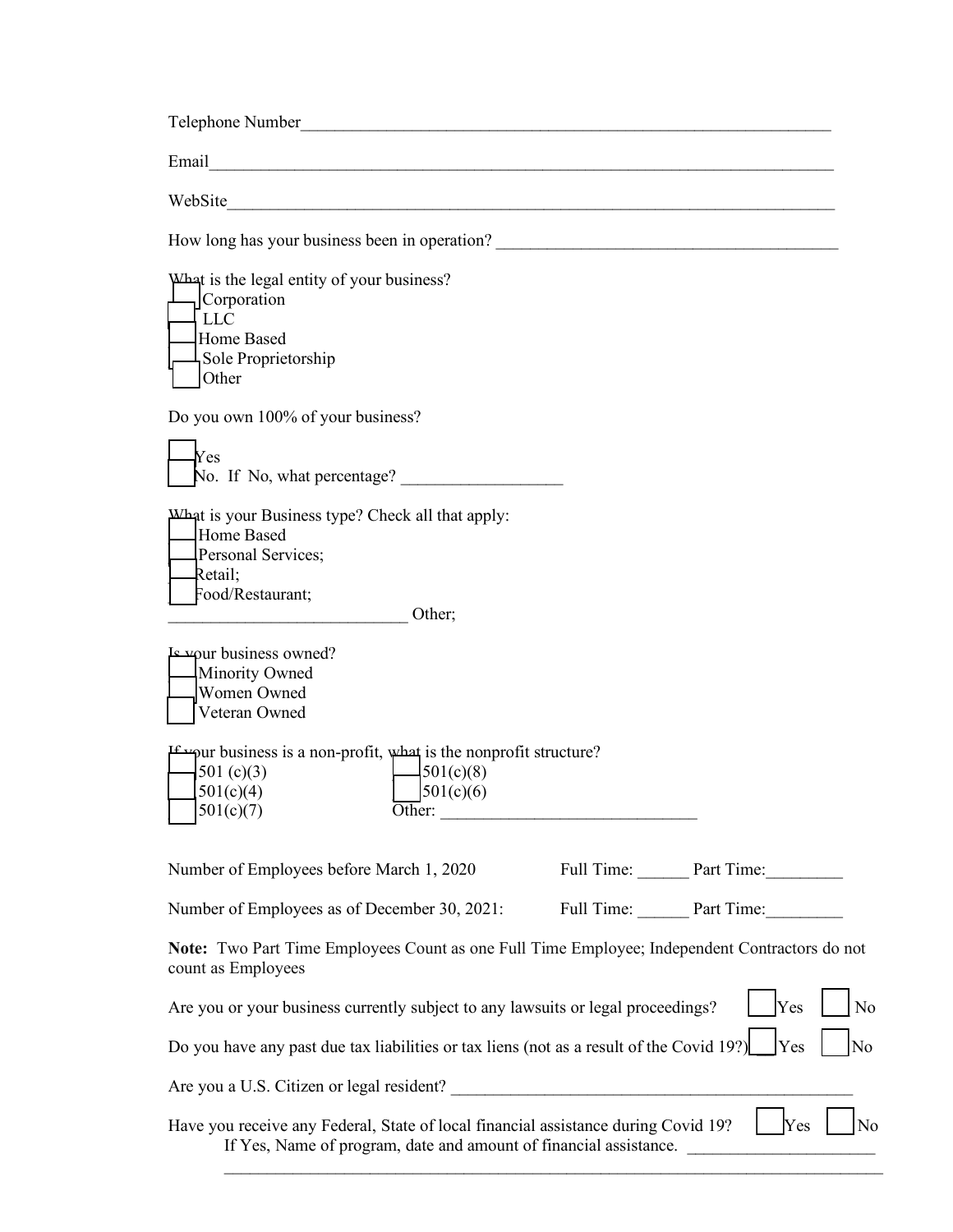Briefly explain how your ability to pay rent or mortgage, fixed debts, accounts payable, inventory, payroll, utility bills, insurance expenses, working capital and fixed expenses and any other costs were impacted by the COVID19 virus.

 $\_$  , and the set of the set of the set of the set of the set of the set of the set of the set of the set of the set of the set of the set of the set of the set of the set of the set of the set of the set of the set of th  $\_$  , and the set of the set of the set of the set of the set of the set of the set of the set of the set of the set of the set of the set of the set of the set of the set of the set of the set of the set of the set of th  $\_$  $\_$  , and the set of the set of the set of the set of the set of the set of the set of the set of the set of the set of the set of the set of the set of the set of the set of the set of the set of the set of the set of th  $\_$  , and the set of the set of the set of the set of the set of the set of the set of the set of the set of the set of the set of the set of the set of the set of the set of the set of the set of the set of the set of th  $\_$  , and the set of the set of the set of the set of the set of the set of the set of the set of the set of the set of the set of the set of the set of the set of the set of the set of the set of the set of the set of th  $\_$  , and the set of the set of the set of the set of the set of the set of the set of the set of the set of the set of the set of the set of the set of the set of the set of the set of the set of the set of the set of th  $\_$  , and the set of the set of the set of the set of the set of the set of the set of the set of the set of the set of the set of the set of the set of the set of the set of the set of the set of the set of the set of th  $\_$  , and the set of the set of the set of the set of the set of the set of the set of the set of the set of the set of the set of the set of the set of the set of the set of the set of the set of the set of the set of th  $\_$  , and the set of the set of the set of the set of the set of the set of the set of the set of the set of the set of the set of the set of the set of the set of the set of the set of the set of the set of the set of th  $\_$  , and the set of the set of the set of the set of the set of the set of the set of the set of the set of the set of the set of the set of the set of the set of the set of the set of the set of the set of the set of th  $\_$  , and the set of the set of the set of the set of the set of the set of the set of the set of the set of the set of the set of the set of the set of the set of the set of the set of the set of the set of the set of th  $\_$  , and the set of the set of the set of the set of the set of the set of the set of the set of the set of the set of the set of the set of the set of the set of the set of the set of the set of the set of the set of th  $\_$  , and the set of the set of the set of the set of the set of the set of the set of the set of the set of the set of the set of the set of the set of the set of the set of the set of the set of the set of the set of th  $\_$  , and the set of the set of the set of the set of the set of the set of the set of the set of the set of the set of the set of the set of the set of the set of the set of the set of the set of the set of the set of th  $\_$ 

 $\mathcal{L}_\text{max}$  , and the contribution of the contribution of the contribution of the contribution of the contribution of the contribution of the contribution of the contribution of the contribution of the contribution of t

## 2. REQUIRED DOCUMENTS

### *ONLY COMPLETE APPLICATIONS INCLUDING ALL REQUIRED DOCUMENTATION WILL BE CONSIDERED*

- 2019 **AND** 2020 Corporate Tax Returns
- Certificate of Good Standing-Massachusetts Secretary of State's Office. **REQUIRED** if your business is an LLC, Partnership (except General Partnerships) or Corporation. Certificate must have been issued within the past 12 months. <https://corp.sec.state.ma.us/CorpWeb/Certificates/CertificateOrderForm.aspx>
- Sole proprietorship applicants must provide a 2019 **AND** 2020 Schedule C.
- Business Certificate A copy of your unexpired Business Certificate from the city in which your business operates (Fall River.)

**REQUIRED** if your business is a Sole Proprietorship or General Partnership. If you need to request a Business Certificate, visit the City Clerk at City Hall.

- Copy of your Driver's License
	- **REQUIRED**: All Applicants
- IRS W-9 Form: Completed and signed IRS W-9 form for your business. You must fill out a new W-9 Form (irs.gov) Must provide information for boxes 1,2,3,5,6, and Part I and Part II of W-9 Form. If you have an Employer Identification Number (EIN), provide that in Part I of W-9 Form. Otherwise, provide your Social Security Number (SSN). Number provided should match your Federal Business Tax Return, Schedule C, or Federal Personal Tax Return. **REQUIRED**: All Applicants
- Copies of any other Federal, State of local financial assistance during Covid 19.

Please note that a copy of the application as well as the above referenced **Required Documents are to be submitted in three spiral bound or punch hole folders with colored tabs for each document**.